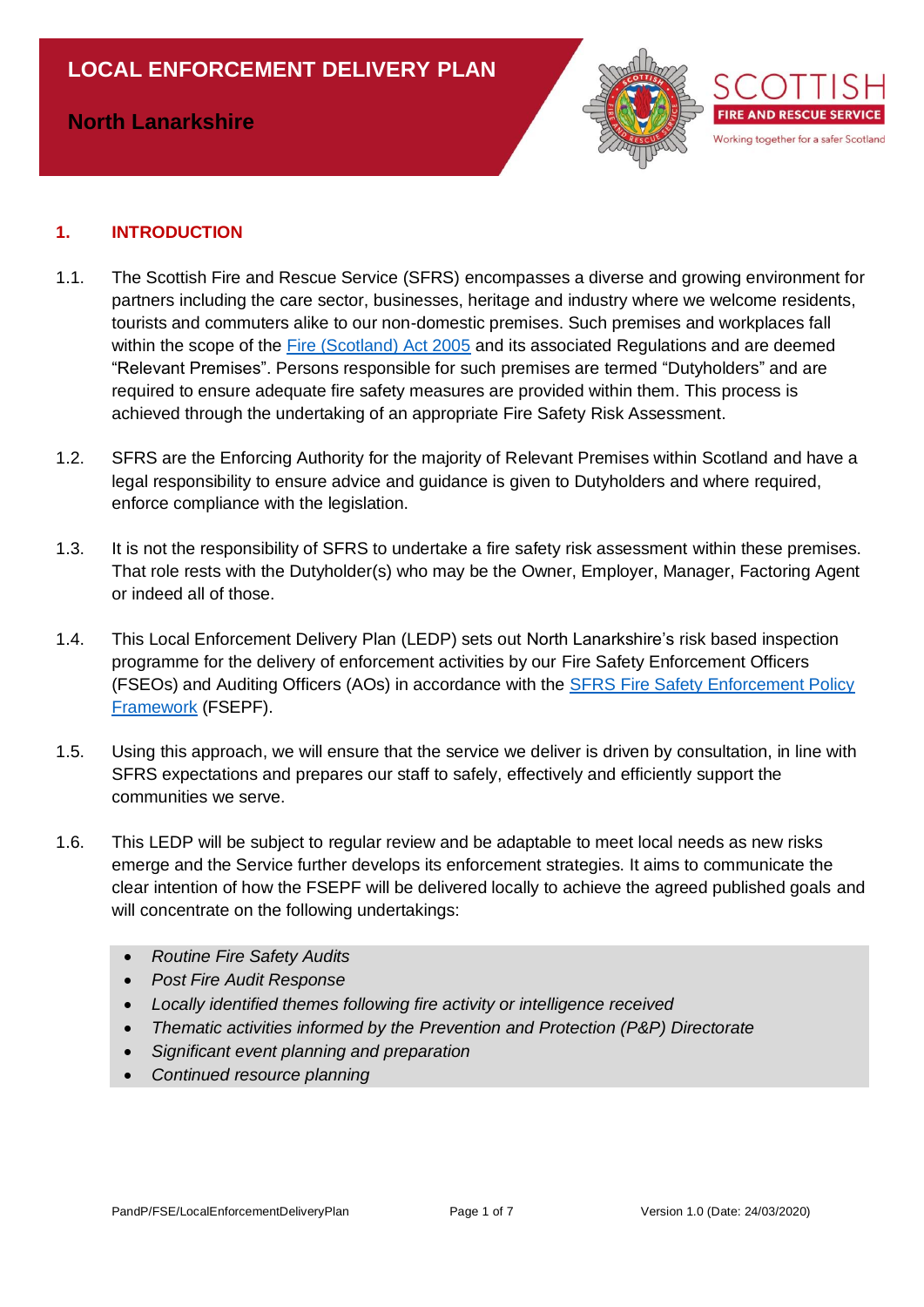### **2. STRUCTURE**

2.1. Within North Lanarkshire Local Senior Officer (LSO) Area, a Group Commander oversees the direction and implementation of Prevention and Protection (P&P) and is supported by a Station Commander who has a remit for the delivery and supervision of the Fire Safety Enforcement team.



- 2.2 Group and Station Commanders with an enforcement responsibility, undertake several roles within LSO Management Structures. They have a responsibility to coordinate the delivery of enforcement through FSEOs and AOs, and provide a conduit between the LSO areas and the P&P Directorate to ensure quality, consistency and policy is being achieved.
- 2.3 To enable enforcement activities to be effective and efficient, it is important to make the best use of the resources available, provide a clear direction for all to follow, identify achievable targets to work towards in accordance with perceived risk, and most importantly, communicate this to all relevant parties.
- 2.4 This LEDP relates to all audit activity and will require the support of all FSEOs and AOs to ensure the optimum delivery and benefits of the plan are realised. It will focus on the main areas outlined above, concentrating on the types of enforcement work to fulfil the FSEPF. As these roles require specialist skills, early succession planning required by local managers is vital to adequately resource and train new personnel in the role.
- 2.5 Quality Assurance will be undertaken by the P&P Directorate or in some circumstances, alternative LSO Areas, to promote a continuous improvement culture and provide evidence towards measuring FSE performance within each respective LSO area.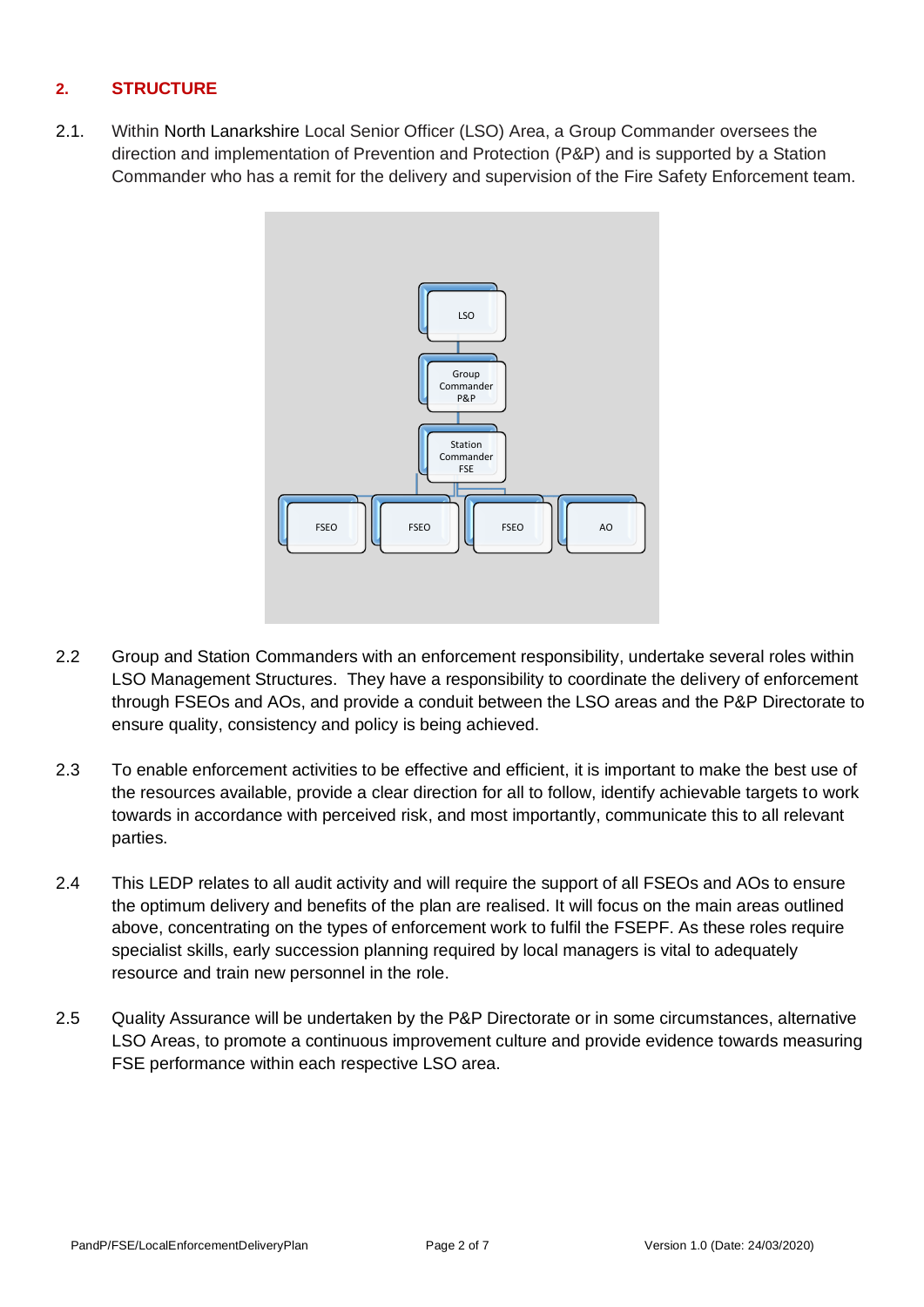#### **3. RESPONSIBILITIES**

- 3.1 The P&P Group Commander will be responsible for the production, monitoring and review of the LEDP to meet FSEPF commitments and area risks, the performance management and coordination of FSE activities, and the reporting of progress to the LSO and P&P Directorate.
- 3.2 P&P Station Commanders will be responsible for planning FSE activities, which support this plan, liaising with the P&P Directorate, and the Quality Assurance and performance management of FSEOs and AOs.
- 3.3 FSEOs and AOs will be responsible for delivering against this plan by engaging with and supporting Dutyholders, monitoring audit outcomes and informing their Station and Group Commander at an early stage of non-compliance relating to formal enforcement action. This may involve gathering evidence to support the preparation of reports to the Crown Office and Procurator Fiscal Service.

### **4. AUDIT ACTIVITIES**

- 4.1. All audit activities within North Lanarkshire LSO area will be risk based, with resources being directed and prioritised around 4 key areas:
	- *Premises where the risk to life from fire is greatest*
	- *Emerging intelligence e.g. through operational activity or partner communications*
	- *A risk based methodology outlined by the Directorate*
	- *Post fire audit and analysis*
- 4.2 As part of the risk based methodology set by the P&P Directorate, any program set by areas must include the following core activity:
	- *Ensure that all Care Home Services, Hospitals, Private Hospitals and Hospices which provide inpatient care are audited annually*
	- *Ensure that newly registered Care Home Services are audited within seven working days of becoming operational*
	- *Undertake annual audits of Hotel and Hostel premises where previous activity has identified a calculated risk level of "medium and above" and a management compliance level of 3 or more until improvements have been demonstrated and a management compliance level of 2 or less achieved*
	- *Undertake annual audits of all other premises where previous activity has identified a calculated risk level of "High" or "Very High" and a management compliance level of 3 or more until improvements have been demonstrated*
	- *Plan to undertake HMO audits in line with the* [SFRS Houses in Multiple Occupation](https://ihub.firescotland.gov.uk/download.cfm?doc=docm93jijm4n6539.xls&ver=44233)  (HMO) [Auditing Policy](https://ihub.firescotland.gov.uk/download.cfm?doc=docm93jijm4n6539.xls&ver=44233)
	- *Ensure relevant premises identified as having had a fire, or other significant fire safety event, will have an audit undertaken at the earliest opportunity to determine whether the incident was initiated due to inadequate fire safety measures or failure within the fire risk assessment process*
	- *Undertake an initial or follow up audit as a result of meeting the criteria within Stage 3 of the* [SFRS Unwanted Fire Alarm Signals \(UFAS\) Incident](https://ihub.firescotland.gov.uk/download.cfm?doc=docm93jijm4n3257.xls&ver=13871) Procedure
	- *Continue to monitor and work in conjunction with Dutyholders where areas of noncompliance have been identified and action plans have been requested, to ensure that appropriate methods of resolution are being undertaken*
	- *Where necessary, seek formal compliance of fire safety legislation by proportionate use of all available enforcement powers under the FSA*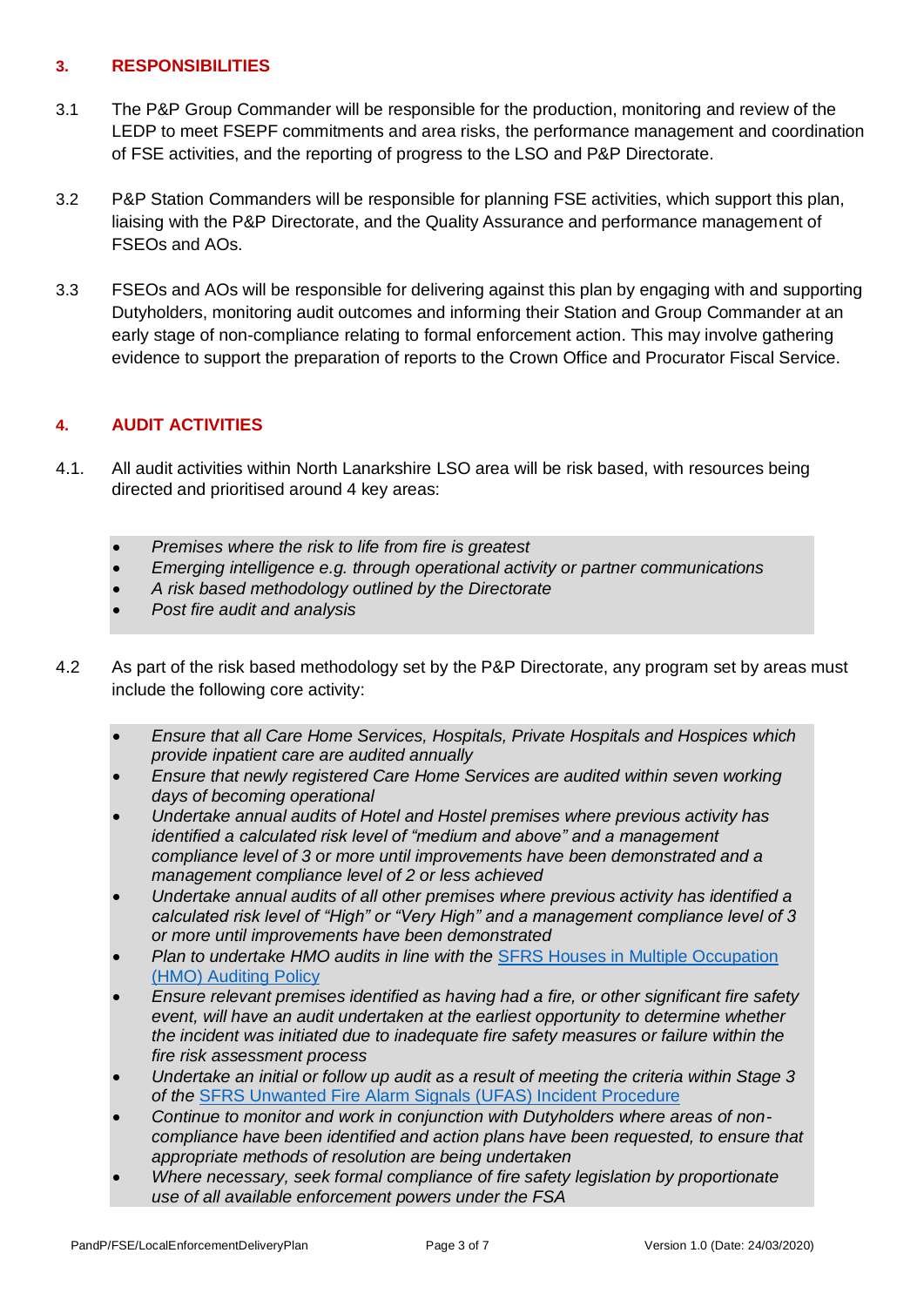- 4.3 The area will also analyse previous audit outcomes, Operational Reassurance Visit data, fire activity and other intelligence sources to identify additional premises types which may be demonstrating an increased risk and not covered above, for inclusion within this delivery plan.
- 4.4 [Appendix A](#page-5-0) contains the proposed delivery plan incorporating the above, with reference to the FSEPF, for the forthcoming period.

#### **5. AUDIT PROCESS**

- 5.1 The principles that FSEOs and AOs must adhere to are laid out within the [Scottish Regulators'](https://www.gov.scot/publications/scottish-regulators-strategic-code-of-practice/)  [Strategic Code of Practice.](https://www.gov.scot/publications/scottish-regulators-strategic-code-of-practice/) In addition, the model laid out within the [Health & Safety Enforcement](https://www.hse.gov.uk/enforce/enforcement-management-model.htm)  [Management Model](https://www.hse.gov.uk/enforce/enforcement-management-model.htm) (EMM) will be followed when deciding audit outcomes following a visit.
- 5.2 FSEOs and AOs are expected to be professional and courteous when engaging with Dutyholders, undertaking audits and must be mindful of conveying a positive image of the service at all times.
- 5.3 Audit appointments will be arranged by telephone, by issuing a standard letter detailing the date and time of the audit, and what the audit will entail. Dutyholders will also be informed of the likely documentation that will be inspected to allow them to have this collated in advance. Should the time or date not be suitable, contact details are provided so a mutually agreed time can be arranged.
- 5.4 The audit will commence with the FSEO or AO showing their identification, and asking to speak with the Dutyholder or other appropriately nominated person that can facilitate the audit. This can often be the Fire Risk Assessor, General Manager, Owner of the building or another person nominated for the responsibility of overall fire safety within the premises.
- 5.5 A discussion and audit of documentation should cover aspects such as the fire safety arrangements in place, the contents of the fire risk assessment (including any outstanding actions arising from its findings), training (including evacuation), maintenance of fire systems, and any fire history or false alarms and unwanted fire alarm signals (UFAS).
- 5.6 An inspection of the premises will be undertaken to compare the fire safety risk assessment findings against the hazards and measures in place at the time of the visit. The detail of the inspection will depend on a number of factors including size, age, access and overall management of the building. It is important that a nominated person be available to assist the FSEO or AO, to provide access to restricted or locked areas, and to advise on any health and safety issues particular to the building, that may be relevant to the inspection.
- 5.7 It is likely the process should last between 1.5 and 3 hours although this is a rough guide. At the end of the inspection, the FSEO or AO will summarise the findings of the inspection with the responsible person and ensure they fully understand what they are required to do to remedy any deficiencies relating to fire safety. This will be followed up in writing by the officer at the earliest opportunity. Contact details will be provided to the Dutyholder so that they can clarify points or raise concerns following the audit, if necessary.
- 5.8 On some occasions, the findings of the audit may result in the need for an action plan to be drawn up and proposed for agreement with the FSEO or AO. The officer will explain what this entails and engagement shall continue to ensure progress throughout the period of that plan.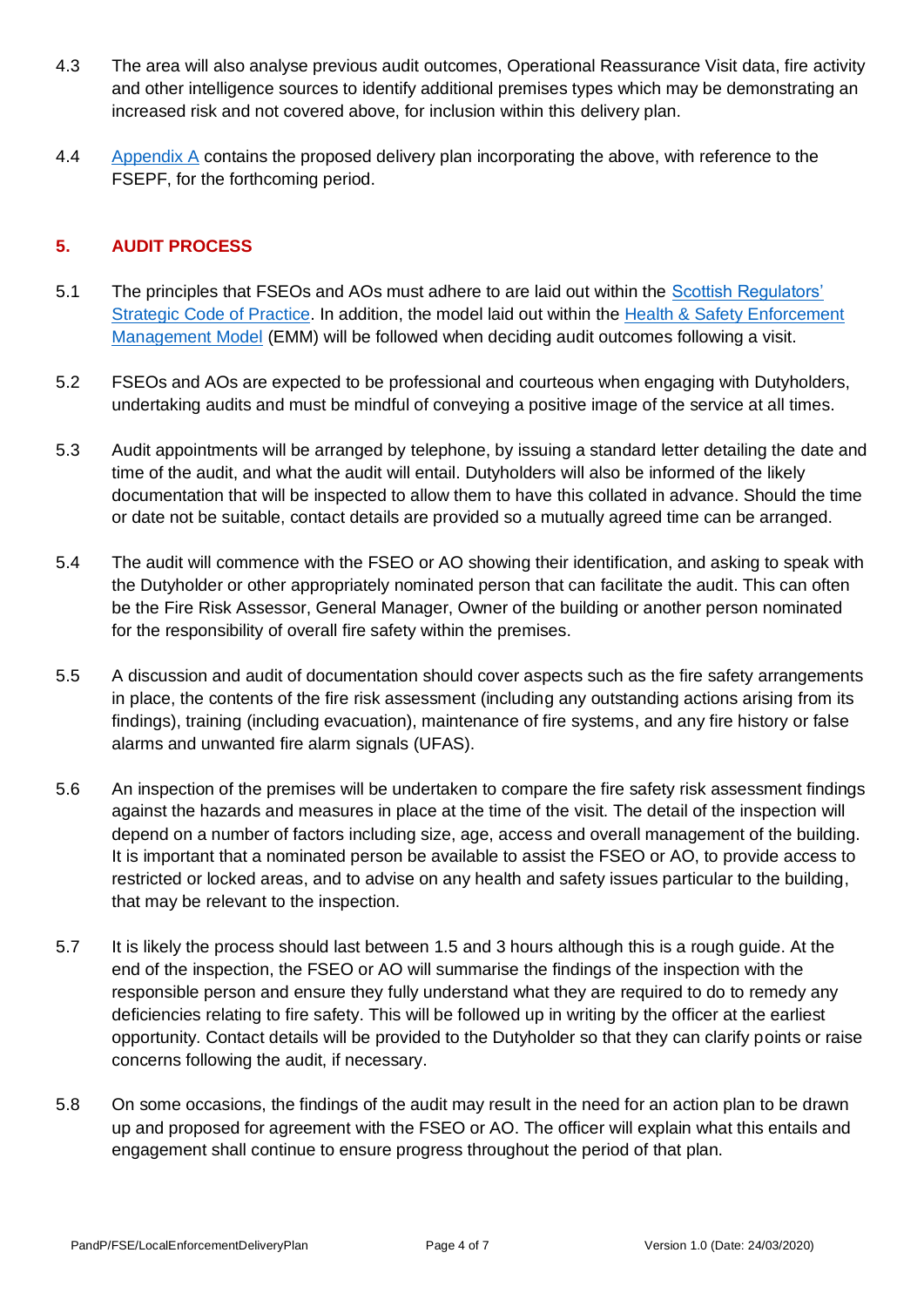- 5.9 Occasionally, formal enforcement action will be necessary e.g. an Enforcement Notice requiring works to be undertaken within a specified time-period or a Prohibition Notice prohibiting/restricting the use of the premises (or part of the premises) due to serious and imminent fire safety concerns which pose a risk to life. The officer will fully discuss the implications of any Notice and the process of appeal will be outlined in any correspondence.
- 5.10 The FSEO or AO will fully explain the reasons for any need to improve fire safety measures within the premises and will consider the level of risk against the sacrifice involved in terms of time, effort and expense to implement those measures. In the event of a failure to agree, a Dutyholder can initially raise their concerns with the local P&P Manager who will review the situation and, where appropriate, suggest a resolution. Where concerns remain, the Dutyholder will be given contact details for the P&P Directorate who will further review the situation and advise accordingly. In the event that disagreement remains, the Dutyholder can [raise a dispute](http://www.gov.scot/Resource/0048/00481729.pdf) with [Her Majesty's Fire Service](http://www.gov.scot/about/public-bodies/HMFSI)  [Inspectorate](http://www.gov.scot/about/public-bodies/HMFSI) for Scotland who will undertake an independent review.

### **6. QUALITY ASSURANCE**

- 6.1 All audits undertaken will follow a process of quality assurance. This is generally actioned by the Station Commander who will process the completed audit on an electronic system. However, occasionally the local P&P manager may request support from the Directorate and an independent review may take place. The findings of the audit will be assessed and discussed with the FSEO or AO concerned.
- 6.2 The Directorate may periodically peer review (or instruct other LSO areas to peer review) audits to maintain a consistent approach and to share good practice throughout SFRS. The findings will be fed back to all LSO areas to promote effective and consistent delivery across the enforcement function.

# **7. PERFORMANCE REPORTING**

- 7.1 The P&P Group Commander will produce a report against this LEDP and present this to the SFRS P&P Local Managers Meeting on a quarterly basis. This will provide an update of progress against the clear targets laid out within the plan detailed below, and ensure that the area continues to support those premises deemed at highest risk.
- 7.2 The report will also provide an update to the LSO on any changes or intelligence that has affected the plan, and enable the LSO to report progress to the Community Planning Partnership as part of the Local Area Plan.
- 7.3 The report will also be tabled at the LSO Management Meetings and discussed as part of the area liaison and performance management meetings with the Directorate.